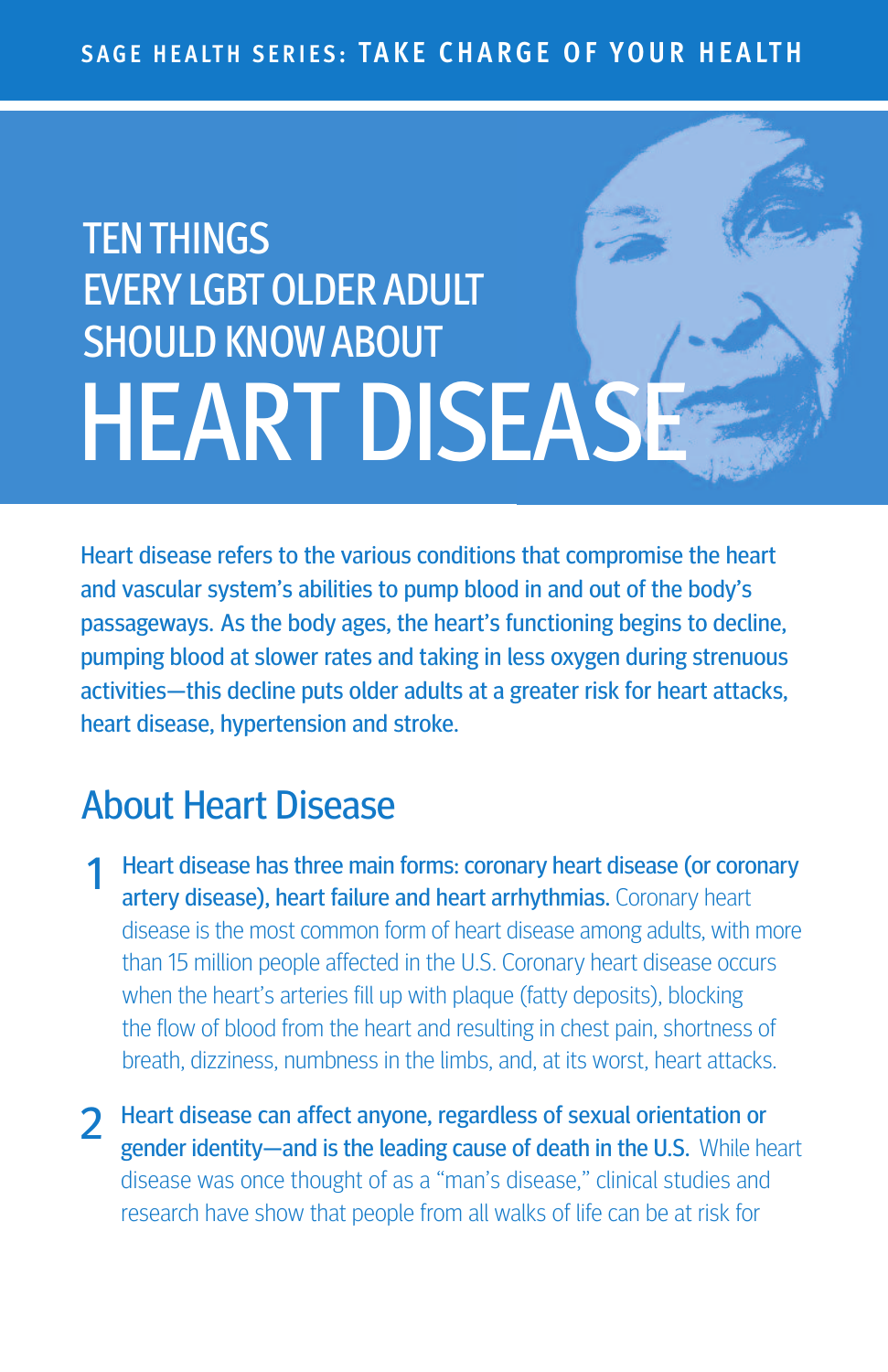heart disease, making regular medical check-ups that test blood pressure and cholesterol levels important for all older adults.

- 3 Certain risk factors put some people at <sup>a</sup> greater risk for heart disease. Having high levels of stress, elevated blood pressure and a family history of heart disease greatly increases your chances of developing heart disease. Additionally, lifestyle factors such as a lack of physical activity, smoking, alcohol consumption and being overweight can also contribute to the onset of heart disease.
- **4** According to the available research, LGBT older adults are especially vulnerable to heart disease due to poorer health outcomes. Studies have shown that LGBT people are more likely than their heterosexual counterparts to be overweight, exercise less and have poorer diets, putting them at a heightened risk for developing heart disease and further diminishing their overall fitness levels.
- 5 Older adults of color are disproportionately at risk for heart disease, which is the leading cause of death for most racial and ethnic groups in the U.S. This prevalence is partially attributed to higher rates of blood pressure, obesity and smoking among communities of color, as well as the lack of affordable, accessible, and culturally and linguistically appropriate health care. For example, the Office for Minority Health notes that communities of color often receive substandard health care from medical professionals, from basic miscommunication and overt prejudice and discrimination.

## Take Charge of Your Health

6 Improving your diet and increasing your exercise can reduce the likelihood you'll develop heart disease. Eating a low-sodium, low-fat diet that's rich in fruits and vegetables can lower high blood pressure and cholesterol levels, and reduce the dangerous accumulation of fatty deposits around the heart. Additionally, 30 minutes of exercise, such as walking, can also reduce cholesterol levels and increase your heart's strength.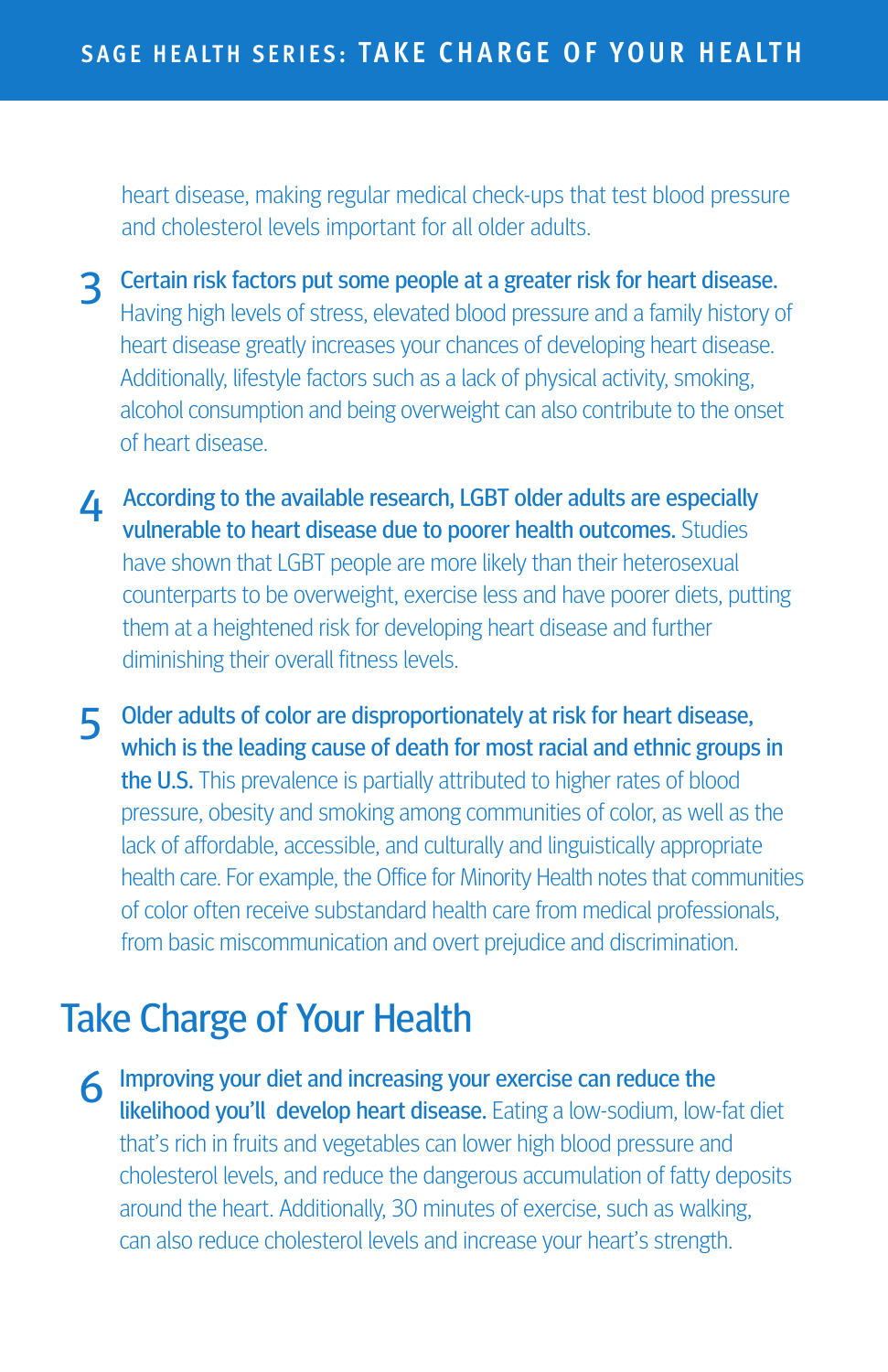7 Quiting smoking and avoiding smoking environments will improve your heart's health. Smoking narrows the heart's arteries and constricts blood flow, quadrupling the risk of developing heart disease or having a stroke. Even second-hand smoke has been found to diminish heart health, provoke heart attacks and contribute to the early onset of heart disease.

8 Find ways to manage your stress. High levels of stress can lead to high blood pressure, which can increase the likelihood of heart attacks. Take a walk, exercise, or talk to a loved one to reduce your stress level and prevent heart-complications.

**Q** Curb your alcohol consumption and your health will appreciate it. The over-consumption of alcohol can lead to heart failure, strokes and the build-up of plague in artery passageways, paving the way for a heart attack. The American Heart Association recommends drinking no more than one drink per day (12 ounces of beer, 4 ounces of wine, or 1.5 ounces of hard alcohol, defined as 80-proof).

10 Know that with a healthy diet and exercise, many people with heart disease have led full and active lives. Ask your doctor about the right exercise regimen for you, as well as suggestions on lowering your cholesterol and blood pressure levels.

To learn more about the variety of resources and programs that SAGE offers, please call us, or visit us online at **sageusa.org.** 

### SAGE COMMUNITY SERVICES

SAGE @ The LGBT Community Center 208 West 13th St., Room 207 New York, NY 10011 212-741-2217

SAGE Harlem Center 2090 Adam Clayton Powell, Jr. Blvd. Suite 201, 2nd Floor New York, NY 10027 646-660-8953